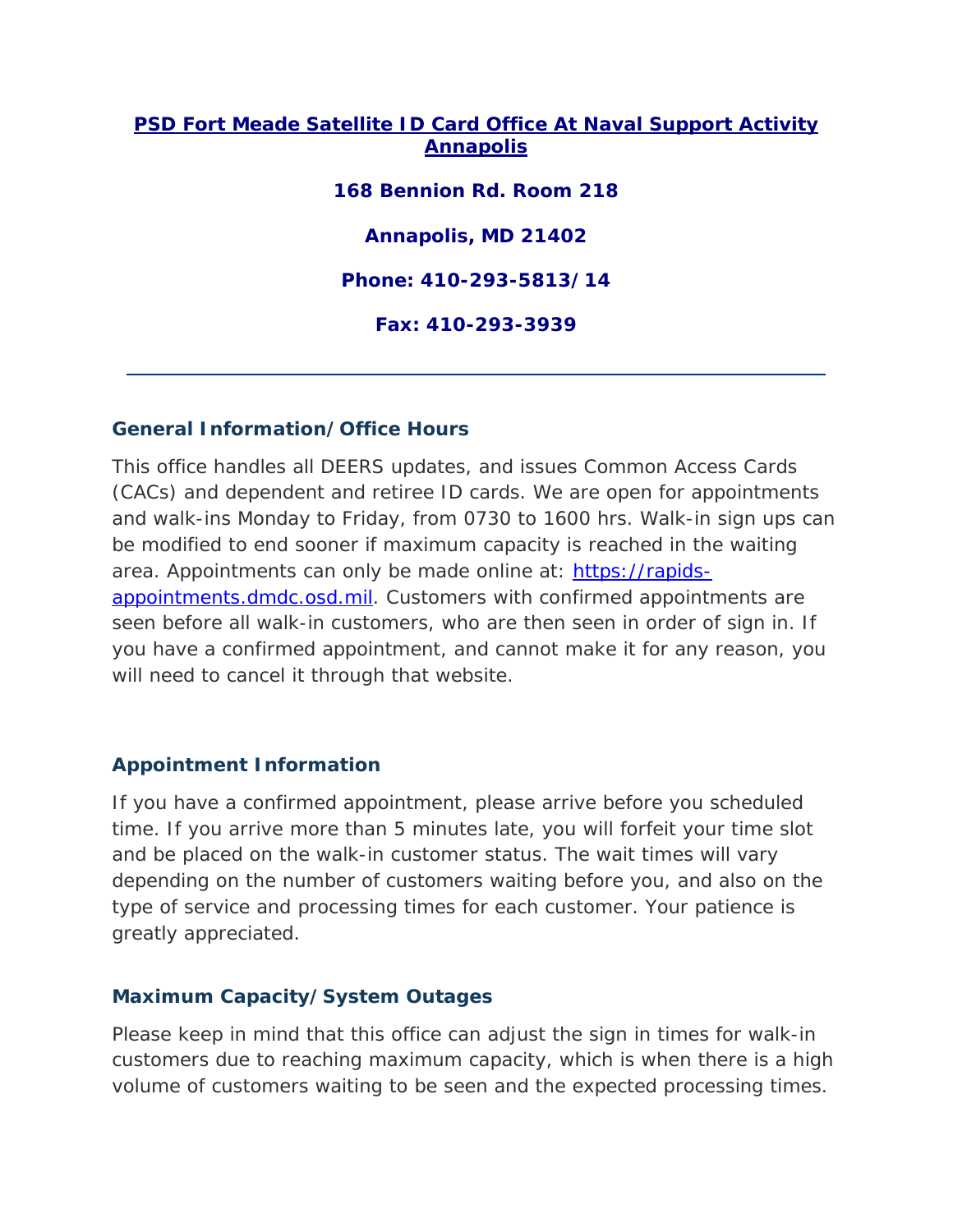There may also be instances of office closures with little to no notice due to system outages. We regret any inconvenience this may cause.

### **Required Documents**

All customers needing a CAC or ID card issued to them are required to bring in two valid form of identification, preferably a federal, state, or local government ID, a driver's license, a valid passport, a birth certificate, or social security card. This requirement includes all dependent and retiree ID cards. If the sponsor cannot be present with their dependents during the issue of their ID cards, a verified or notarized original copy of the DD Form 1172 is required. A general power of attorney is also acceptable.

### **Contractors**

All DoD Contractors must have their personnel status added to DEERS through their respective Trusted Agent (TA) of their sponsoring organization, via the Contractor Verification System (CVS), before a CAC card can be issued. There is a verification and application approval process that needs to be completed through the TA before the personnel record is added/updated. Please contact your TA if you have further questions.

# **Full Time Students**

If you are requesting extended eligibility for a dependent who is over 21 years old, but under 23 years old, and is a full-time student at an accredited institution, a letter is needed from the school's registrar's office. This letter should state that he/she is a full-time student, and also an expected graduation date. If an expected graduation date is not provided, then the date listed on the letter will be used. This letter will also be needed during the issuance of the ID card, if the dependent is getting it issued at another facility, or at a later time. An acceptable document can also be downloaded from [www.studentclearinghouse.org](http://www.studentclearinghouse.org/) for a small fee. Please note that some schools on this website do not place an expected graduation date on their documents.

# **Adding/Removing Family Members**

Sponsors needing to add new family members or remove current family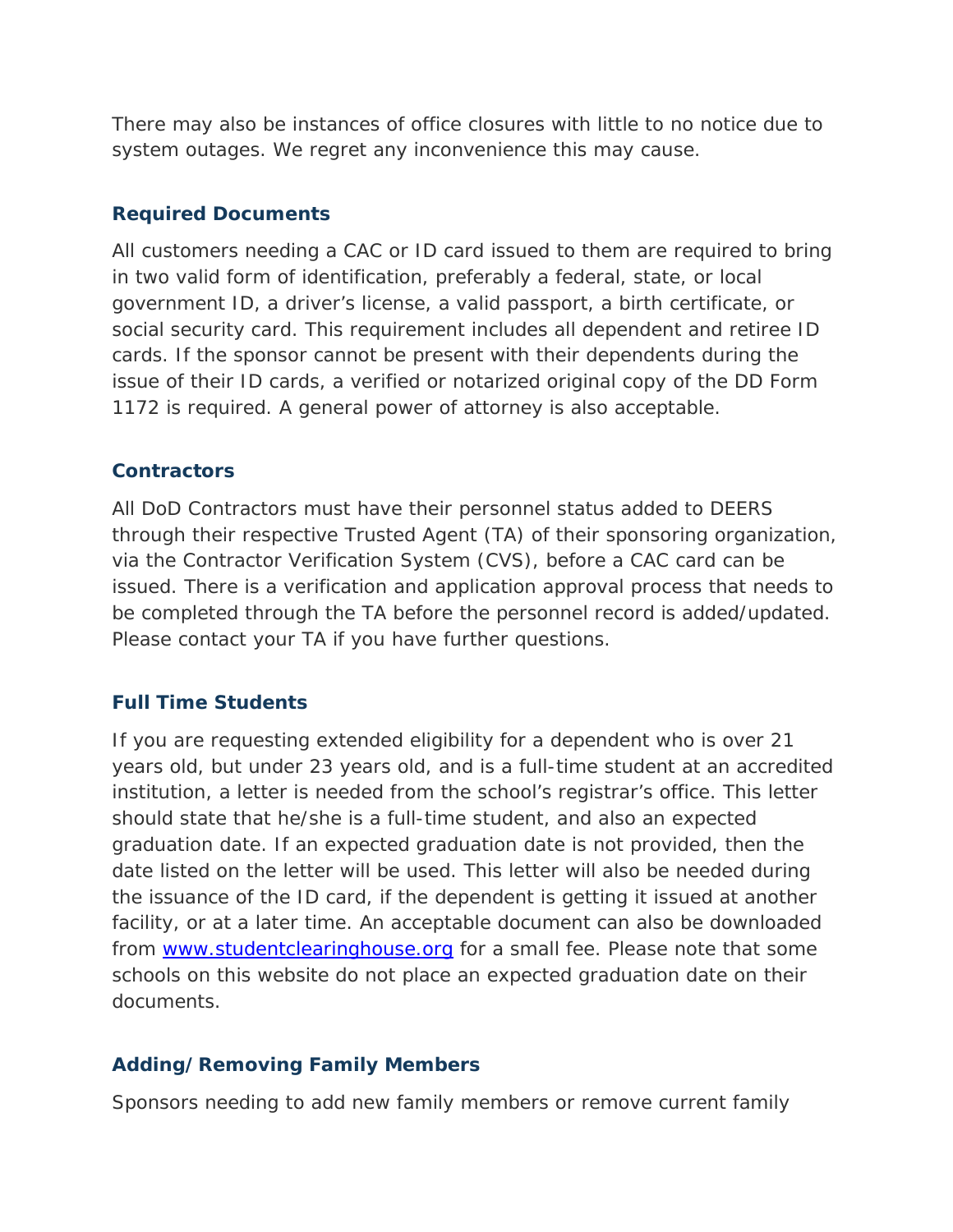members are required to bring the following documents:

For a new spouse – the marriage certificate, driver's license or other photo ID, and social security card are needed. Please note that if the name is not yet updated on the social security card, the current name on the card will be used. New ID cards can be reissued once the social security card is updated with the new last name.

For a new child – the birth certificate or proof of birth letter, and social security card is needed. If no social security card has been issued yet, a temporary ID number will be assigned to the child. The sponsor will have 90 days to provide the actual social security card to any DEERS office. Failure to do so will result in a Direct Care suspension through TRICARE.

To remove a spouse – the divorce decree is needed to remove them from the sponsor's record.

Sponsors requesting to add their parents/parents-in-law, stepparents and parents-by-adoption, must contact the Defense Finance and Accounting Service (DFAS) for their respective service branch, as follows:

- US Navy: DFAS-CL/PMMACB, Dependency Claims Branch, 1240 E. Ninth Street, Cleveland, OH 44199-5500, telephone (216) 522-5567.
- US Air Force: DFAS-PMJPD/DE, 6760 East Irvington Place, Denver, CO 80279, telephone (303) 676-7907.
- US Army: DFAS-IN, Attn: Director of Military Personnel, Special Assistance Division, Dependency/Garnishment, 8899 East 56th Street, Indianapolis, IN 46249-0855.
- US Marine Corps: (refer to AFI 36-3026 IP, also known as MCO 5512.11D, page 172).
- US Coast Guard: (refer to AFI 36-3026 IP, pages 177-178).

#### **Locked CAC/Pin Reset**

If your CAC has been locked as a result of too many invalid attempts, or you have forgotten your PIN, there are workstations you may use to reset your own PIN without having to go to a RAPIDS workstation. Each Service supplies its own CAC PIN Reset workstations, therefore you will need to contact your Service point of contact below to locate the workstation nearest you:

Air Force PKI Office – (210) 925-9145 Army CAC PKI Helpdesk – (866) 738-3222 Coast Guard CAC Office – (202) 475-5400